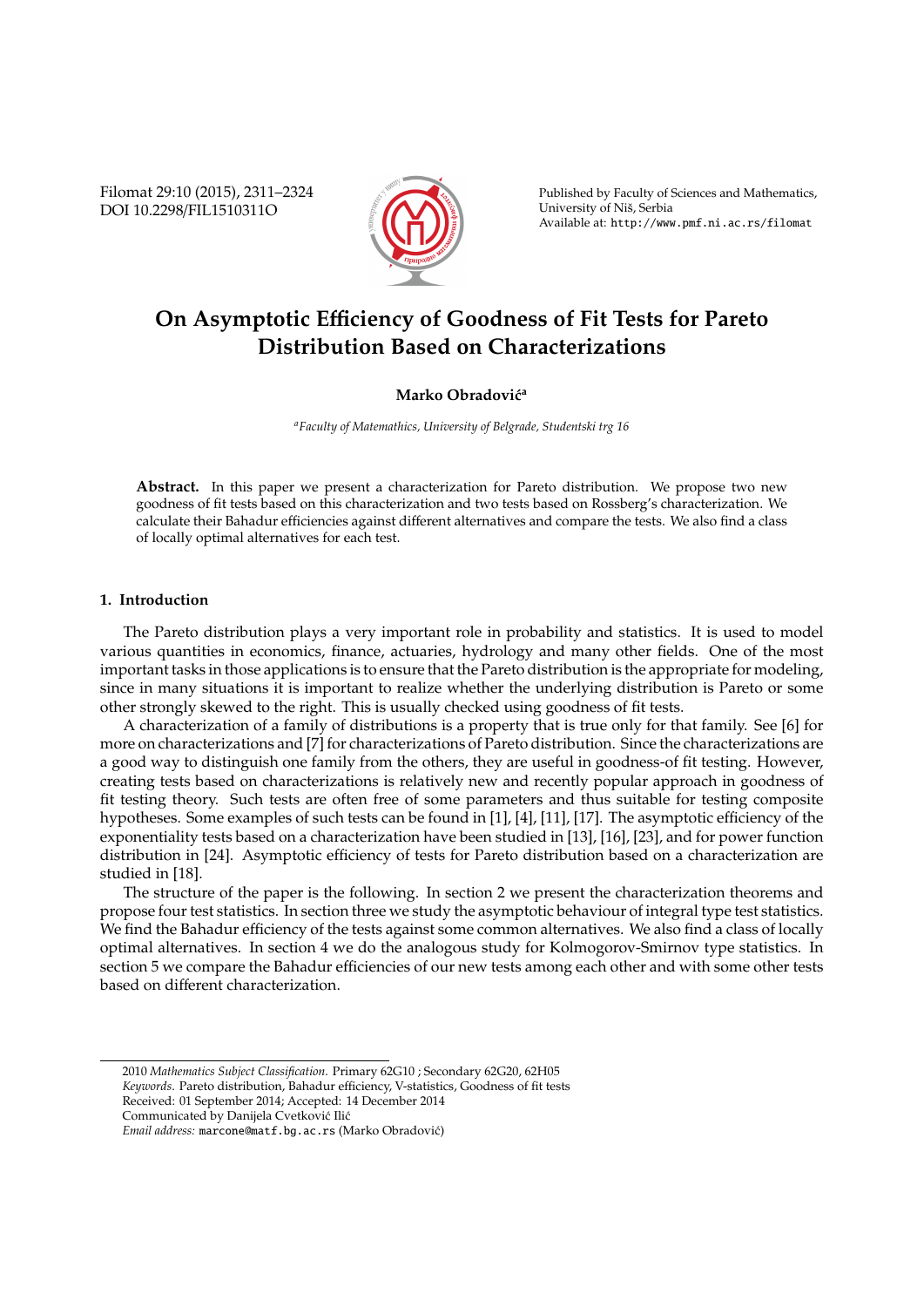### **2. The characterizations and the test statistics**

Let  $P$  be the family of Pareto distributions with the distribution function

 $F(x) = 1 - x^{-\alpha}, x \ge 1, \alpha > 0.$ 

We are going to test the composite null hypohesis  $F \in \mathcal{P}$  against  $F \notin \mathcal{P}$ . Let  $X_{(k;n)}$  be the *k* th order statistic of the sample of size *n*. We now present two characterization theorems we will use to make our tests.

**Theorem 2.1 (Rossberg,1972).** *Let X*1, . . . , *X<sup>n</sup> be non-negative i.i.d random sample. If for some j statistics*  $X_{(i+1:n)}/X_{(i:n)}$  and  $X_{(1:n-i)}$  are identically distributed, then X belongs to the family  $P$ .

The proof can be found in [20]. We will use this characterization for special case of  $n = 3$  and  $j = 1$ .

**Theorem 2.2.** *Let X*1, *X*<sup>2</sup> *and X*<sup>3</sup> *be i.i.d. non-negative absolutely continuous random variables with strictly monotone distribution function and monotonically increasing or decreasing hazard function. Then, X*(3;3)/*X*(2;3) *and*  $(X_{(2,3)}/X_{(1,3)})^2$  have the same distribution if and only if the distribution of X belongs to the family  $P$ .

**Proof.** Let  $Y_k = \ln X_k$ ,  $k = 1, 2, 3$ . Since the logarithm is a monotonous transformation, then the statement of the theorem can be reformulated that  $Y_{(3;3)} - Y_{(2;3)}$  and  $2(Y_{(2;3)} - Y_{(1;3)})$  have the same distribution. This is a particular case of theorem of [2] (for  $k = 3$ ,  $i = 1$  and  $j = 2$ ), where it was proven that this property charaterizes the exponential distribution with some parameter  $\alpha$ . Thus our theorem characterizes the Pareto distribution with the same parameter  $\alpha$ .

The reason for choosing these special cases of characterization theorems for building our test statistics is that they are the simplest and thus convenient for practical applications of the tests. We chose to present these two characterizations since they are similar in the sense that they are based on ratio of consecutive order statistics.

Let  $(X_1, \ldots, X_n)$  be a sample from non-negative continuous distribution *F*. Let  $F_n(t)$  be the usual empirical distribution function. Following Rossberg's characterization theorem 2.1, we introduce some so-called *V*empirical distribution functions:

$$
G_n(t) = n^{-3} \sum_{i=1}^n \sum_{j=1}^n \sum_{k=1}^n I\{X_{(2), X_i, X_j, X_k}/X_{(1), X_i, X_j, X_k} \le t\}, t \ge 1
$$

and

$$
H_n(t) = n^{-2} \sum_{i=1}^n \sum_{j=1}^n I\{\min\{X_i, X_j\} \le t\}, t \ge 1,
$$

where  $X_{(l),X_a,X_b,X_c}$ ,  $l = 1,2$  is the lth order statistic within sample  $(X_a, X_b, X_c)$ . We now introduce two tests statistics:

$$
I_n^{[1]} = \int\limits_1^\infty (G_n(t) - H_n(t))dF_n(t)
$$

$$
D_n^{[1]} = \sup_{t \ge 1} |G_n(t) - H_n(t)|.
$$

Based on the characterization from theorem 2.2 we define in the analogous way the *V*-empirical distribution functions: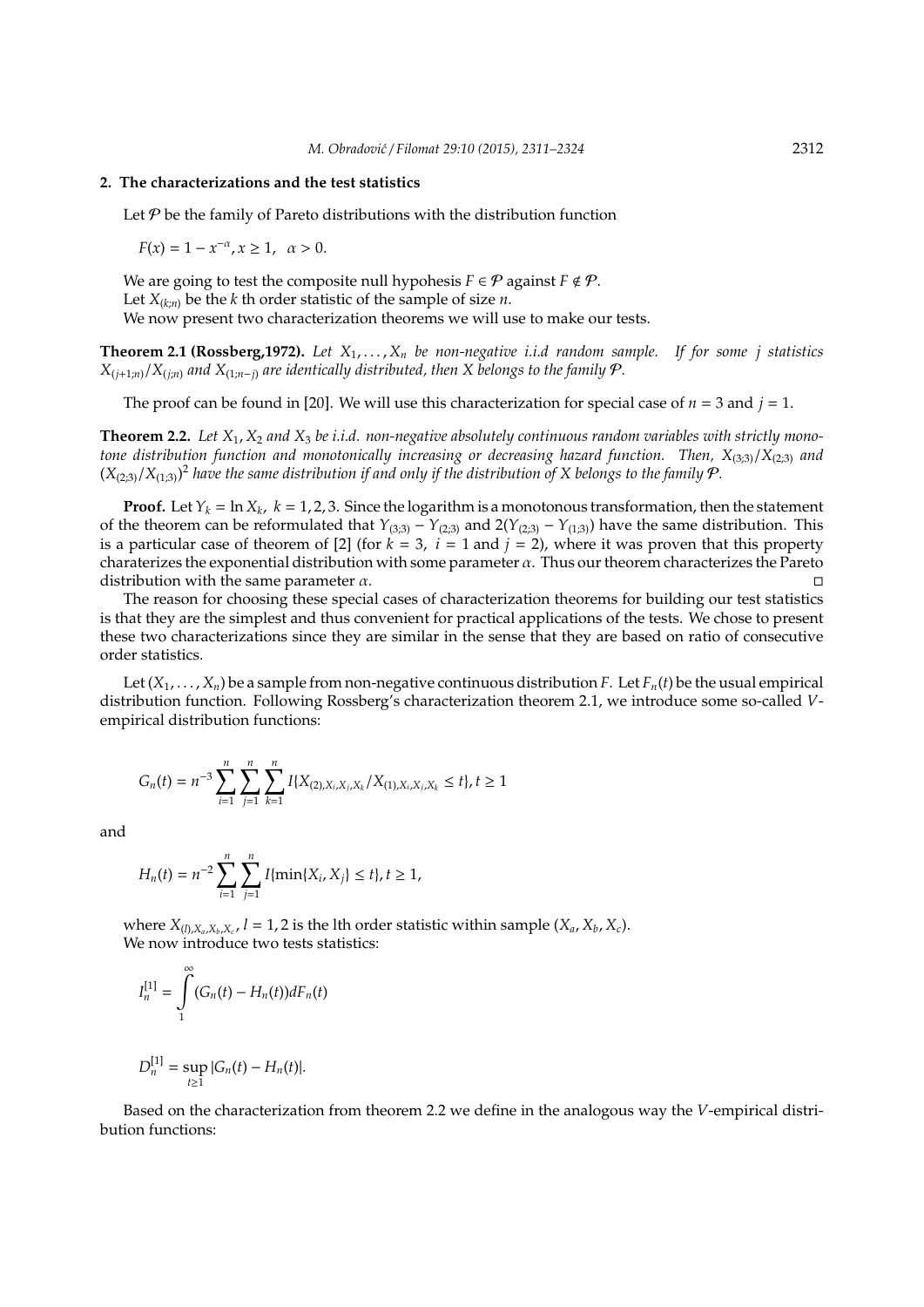$$
J_n(t) = n^{-3} \sum_{i=1}^n \sum_{j=1}^n \sum_{k=1}^n I\{X_{(3),X_i,X_j,X_k}/X_{(2),X_i,X_j,X_k} \leq t\}, t \geq 1
$$

and

$$
K_n(t) = n^{-3} \sum_{i=1}^n \sum_{j=1}^n \sum_{k=1}^n I\{(X_{(2),X_i,X_j,X_k}/X_{(1),X_i,X_j,X_k})^2 \le t\}, t \ge 1,
$$

and the corresponding test statistics:

$$
I_n^{[2]} = \int_1^{\infty} (J_n(t) - K_n(t)) dF_n(t)
$$

$$
D_n^{[2]} = \sup_{t \ge 1} |J_n(t) - K_n(t)|.
$$

For all our tests we consider large values of test statistics to be significant.

# **3. Integral type statistics**

In this section we examine the properties of integral statistics  $I_n^{[1]}$  and  $I_n^{[2]}$ .

Without loss of generality we may assume that  $\alpha = 1$ . The statistics  $I_n^{[1]}$  is a *V*-statistic with the following kernel:

$$
\Upsilon^{[1]}(X_1, X_2, X_3, X_4) = \frac{1}{4} \sum_{\pi(j_1, j_2, j_3, j_4)} I\{X_{(2); X_{j_1}, X_{j_2}, X_{j_3}} / X_{(1); X_{j_1}, X_{j_2}, X_{j_3}} \le X_{j_4}\} - \frac{1}{12} \sum_{\pi(j_1, j_2, j_3)} I\{\min\{X_{j_1}, X_{j_2}\} \le X_{j_3}\}
$$

where  $π(j_1, j_2, j_3, j_4)$  is the set of all permutations of the set {1, 2, 3, 4} and  $π(j_1, j_2, j_3)$  is set of all 3permutations of the same set.

The projection of this kernel under null Pareto hypothesis is

$$
v^{[1]}(s) = E(\Upsilon^{[1]}(X_1, X_2, X_3, X_4)|X_1 = s)
$$
  
=  $\frac{1}{4}P\{X_{(2);X_2,X_3,X_4}/X_{(1);X_2,X_3,X_4} \le s\} + \frac{3}{4}P\{X_{(2);s,X_2,X_3}/X_{(1);s,X_2,X_3} \le X_4\}$   
-  $\frac{1}{4}P\{\min\{X_2, X_3\} \le X_4\} - \frac{1}{4}P\{\min\{X_2, X_3\} \le s\} - \frac{1}{2}P\{\min\{s, X_2\} \le X_3\}.$ 

The first and the fourth term are equal due to the theorem 2.1 so we get

$$
v^{[1]}(s) = \frac{3}{4}(2P\{s < X_2 < X_3, \frac{X_2}{s} \le X_4\} + 2P\{X_2 < s < X_3, \frac{s}{X_2} \le X_4\} + 2P\{X_2 < X_3 < s, \frac{X_3}{X_2} \le X_4\})
$$
\n
$$
- \frac{1}{2}(1 - P\{s > X_2 > X_3\} - P\{X_2 > s > X_3\}) - \frac{1}{4} \cdot \frac{2}{3}
$$
\n
$$
= \frac{1}{4} \frac{3 \ln s - \frac{1}{2}}{s^2} - \frac{1}{24}.
$$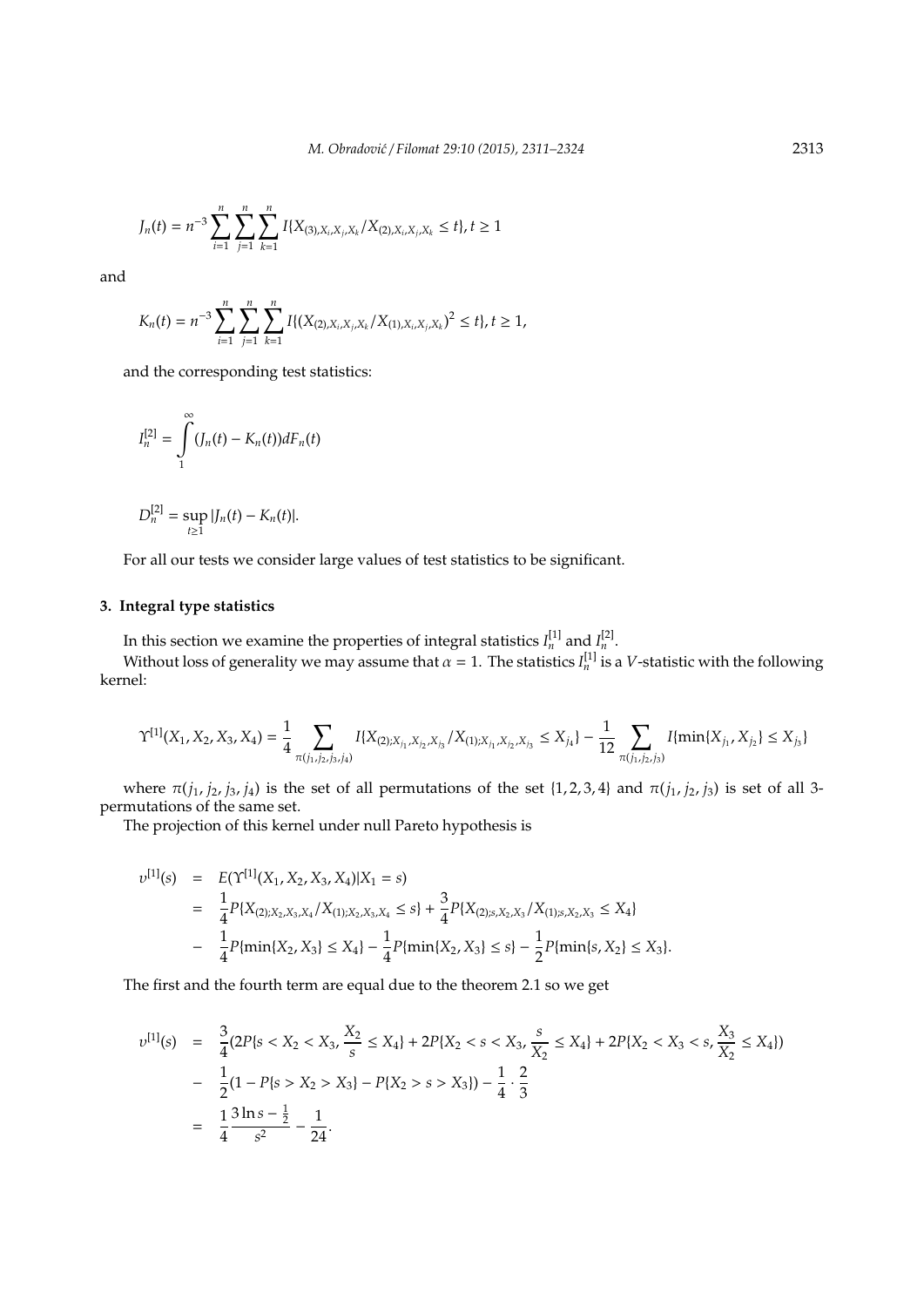It is easy to calculate that the mean of this projection is equal to zero. Its variance is

$$
\sigma_1^2 = Var(v^{[1]}(X)) = \int_{1}^{\infty} (v^{[1]}(s))^2 \frac{1}{s^2} ds = \frac{13}{4500}.
$$
\n(1)

Since the variance of this projection is positive, the kernel Υ(*X*1, *X*2, *X*3, *X*4) is non-degenerate, so we can apply Hoeffding theorem for *U* and *V* statistics with non-degenerate kernels, see [8]. We get the following asymptotic distribution:

$$
\sqrt{n}I_n^{[1]}\stackrel{d}{\rightarrow}\mathcal{N}\left(0,\frac{52}{1125}\right).
$$

The statistic *I* [2] is the *V*-statistic with the kernel

$$
\begin{split} \Upsilon^{[2]}(X_1, X_2, X_3, X_4) &= \frac{1}{4} \sum_{\pi(j_1, j_2, j_3, j_4)} I\{X_{(3); X_{j_1}, X_{j_2}, X_{j_3}} / X_{(2); X_{j_1}, X_{j_2}, X_{j_3}} \le X_{j_4}\} \\ &- \frac{1}{4} \sum_{\pi(j_1, j_2, j_3, j_4)} I\{(X_{(2); X_{j_1}, X_{j_2}, X_{j_3}} / X_{(1); X_{j_1}, X_{j_2}, X_{j_3}})^2 \le X_{j_4}\}.\end{split}
$$

Its projection under null hypothesis is

$$
v^{[2]}(s) = E(\Upsilon^{[2]}(X_1, X_2, X_3, X_4)|X_1 = s)
$$
  
=  $\frac{1}{4}P\{X_{(3);X_2,X_3,X_4}/X_{(2);X_2,X_3,X_4} \le s\} + \frac{3}{4}P\{X_{(3);s,X_2,X_3}/X_{(2);s,X_2,X_3} \le X_4\}$   
-  $\frac{1}{4}P\{(X_{(2);X_2,X_3,X_4}/X_{(1);X_2,X_3,X_4})^2 \le s\} - \frac{3}{4}P\{(X_{(2);s,X_2,X_3}/X_{(1);s,X_2,X_3})^2 \le X_4\}.$ 

The first and the third term cancel each other out due to the theorem 2.2 so we get

$$
v^{[2]}(s) = \frac{3}{4}(2P\{s < X_2 < X_3, \frac{X_3}{X_2} \le X_4\} + 2P\{X_2 < s < X_3, \frac{X_3}{s} \le X_4\} + 2P\{X_2 < X_3 < s, \frac{s}{X_3} \le X_4\})
$$
\n
$$
- \frac{3}{4}(2P\{s < X_2 < X_3, \left(\frac{X_2}{s}\right)^2 \le X_4\} + 2P\{X_2 < s < X_3, \left(\frac{s}{X_2}\right)^2 \le X_4\} + 2P\{X_2 < X_3 < s, \left(\frac{X_3}{X_2}\right)^2 \le X_4\})
$$
\n
$$
= \frac{3}{4} \cdot \frac{2\ln s - 1}{s} + \frac{1}{s^3} - \frac{1}{4}.
$$

The expected value of this projection is zero and its variance is

$$
\sigma_2^2 = \int_{1}^{\infty} (\nu^{[2]}(s))^2 \frac{1}{s^2} ds = \frac{19}{4200}.
$$

As in the previous case, the kernel is non-degenerate and due to the Hoeffding's theorem the asymptotic distribution is

$$
\sqrt{n}I_n^{[2]}\stackrel{d}{\rightarrow}\mathcal{N}\left(0,\frac{38}{525}\right).
$$

Since the kernels are non-degenerate we can consider instead of V-statistics  $I_n^{[1]}$  and  $I_n^{[2]}$  the corresponding U-statistics with same kernels. They have the same limiting distribution and large deviation asymptotics but U-statistics are easier for calculation.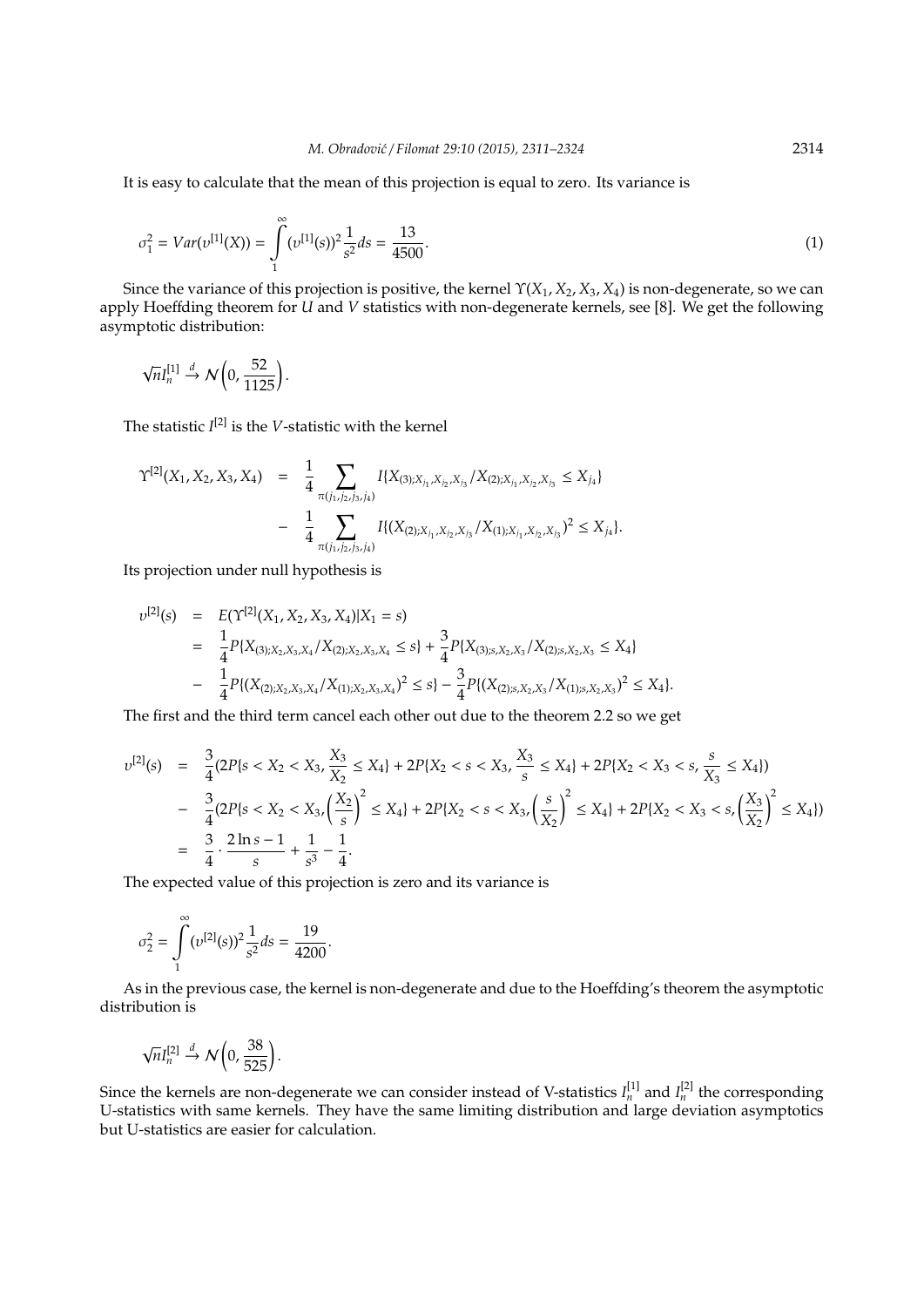#### *3.1. Bahadur e*ffi*ciency*

One way of measuring asymptotic efficiency is Bahadur efficiency. Its advantage over other types of asymptotic efficiency is that it is applicable in cases where the null distribution is not normal, e.g. Kolmogorov-Smirnov type tests.

The Bahadur theory is explained in [3], [12]. For two tests with the same null and alternative hypotheses the asymptotic relative Bahadur efficiency is defined as the ratio of sample sizes needed to reach the same test power when the level of significance approaches zero. It can be expressed as the ratio of Bahadur exact slopes, provided that these functions exist.

The Bahadur exact slope (see [12]) can be evaluated as

$$
c_T(\theta) = 2f(b_T(\theta)),\tag{2}
$$

where  $T_n \frac{p}{n \to \infty} b_T(\theta)$  for  $\theta \in \Theta_1$ ,  $G_n(t) = \inf\{P_\theta[T_n < t], \theta \in \Theta_0\}$  and  $f(t) = -\lim_{n \to \infty} \frac{1}{n} \ln(1 - G_n(t))$  for each t from an open interval *I* on which *f* is continuous and  $\{b_T(\theta), \theta \in \Theta_1\} \subset I$ . For Bahadur exact slope the following inequality holds:

$$
c_T(\theta) \leq 2K(\theta),
$$

where  $K(\theta)$  is the Kullback-Leibler information number which measures the statistical distance between the alternative and the null hypothesis. The absolute Bahadur efficiency is defined as

$$
e_T(\theta) = \frac{c_T(\theta)}{2K(\theta)}.\tag{3}
$$

In most cases the Bahadur efficiency is not computable for any alternative θ. However, it is possible to calculate the limit of Bahadur efficiency when  $\theta$  approaches some  $\theta_0 \in \Theta_0$ . This limit is called the local asymptotic Bahadur efficiency.

Let  $G(x;\theta)$  be a family of distributions such that  $G(x;\theta) \in \mathcal{P}$  and  $G(x;\theta) \notin \mathcal{P}$  for  $\theta \neq 0$ . Then we can reformulate our null hypothesis to be  $H_0$ :  $\theta = 0$ . For close alternatives, the local asymptotic Bahadur efficiency is

$$
e_T = \lim_{\theta \to 0} \frac{c_T(\theta)}{2K(\theta)}.\tag{4}
$$

In what follows we shall calculate the local asymptotic Bahadur efficiency for some alternatives and find locally optimal alternatives. Let  $G = \{G(x; \theta)\}\$ be a class of alternatives that satisfy the condition that it is possible to differentiate along  $\theta$  under integral sign in all appearing integrals. Let  $g(x; \theta)$  be a density of a

distribution which belongs to  $G$ , and let  $H(x) = G'$  $\mathcal{L}_{\theta}(x; 0)$  and  $h(x) = g'_{\theta}(x)$  $\int_{\theta}^{\infty} (x; 0)$ . It it easy to see that  $\int_{\theta}^{\infty} h(x) dx = 0$ . 1

Let us now calculate the Bahadur exact slope for test statistic  $I_n^{[1]}$ . The functions  $f_{(t)}$  and  $b_T(\theta)$  will be determined from the following lemmas.

**Lemma 3.1.** Let  $t > 0$ . For statistic  $I_n^{[1]}$  the function  $f(t)$  is analytic for sufficiently small  $t > 0$  and it holds

$$
f(t) = \frac{1125}{104}t^2 + o(t^2), \quad t \to 0.
$$

**Proof.** Since the kernel  $\Upsilon^{[1]}$  is bounded, centered, and non-degenerate, applying the theorem on large deviations for non-degenerate U-statistics (see [15], Theorem 2.3) we get the statement of the lemma.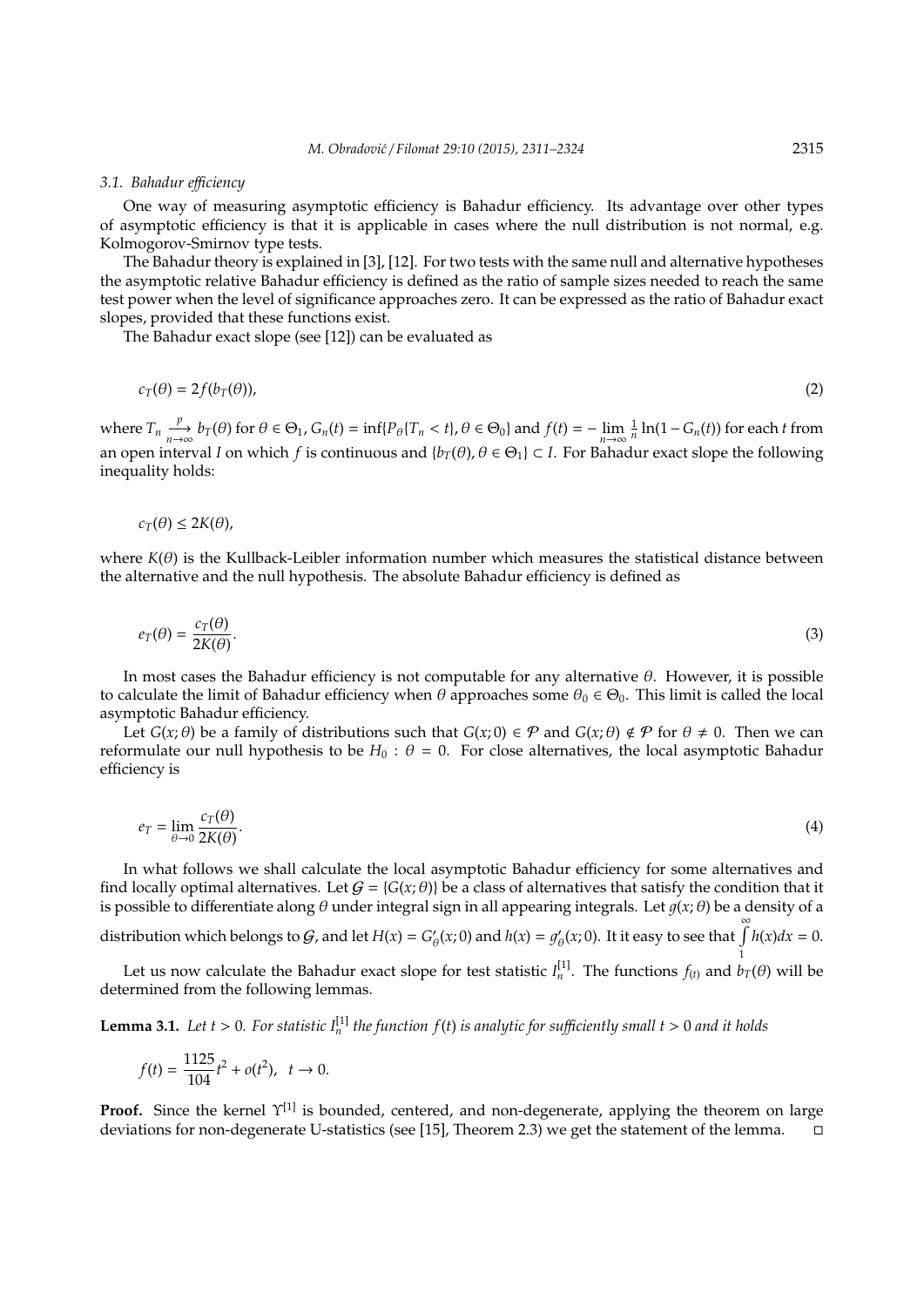**Lemma 3.2.** For a given alternative density  $q(x; \theta)$  whose distribution belongs to G holds

$$
b_{I^{[1]}}(\theta) = 4\theta \int_{1}^{\infty} v^{[1]}(x)h(x)dx + o(\theta), \ \theta \to 0.
$$
 (5)

**Proof.** By the law of large numbers for U-statistics ([22]) we get that

$$
b_{I^{[1]}}(\theta) = P_{\theta}\{X_{(2,3)}/X_{(1,3)} \leq X_4\} - P_{\theta}\{\min\{X_1,X_2\} \leq X_3\}
$$

Then

$$
b_{I^{[1]}}(\theta) = \int_{1}^{\infty} \int_{1}^{\infty} \int_{y}^{yz} 6(1 - G(x; \theta))g(x; \theta)g(y; \theta)g(z; \theta)dxdydz - \int_{1}^{\infty} \int_{x}^{\infty} 2(1 - G(x; \theta))g(x; \theta)g(y; \theta)dxdydz
$$
  

$$
= 3\Big(1 - \int_{1}^{\infty} \int_{1}^{\infty} (1 - G(yz; \theta))^{2})g(y; \theta)g(z; \theta)dxdydz - 2\int_{1}^{\infty} (1 - G(x; \theta))^{2}g(x; \theta)dx.
$$

Since the second term is a constant its derivative is equal to zero and the first derivative of  $b_{I^{[1]}}(\theta)$  at  $\theta=0$  is

$$
b'_{I^{[1]}}(0) = 6 \int_{1}^{\infty} \int_{1}^{\infty} \frac{H(yz)}{y^3 z^3} dydz - 6 \int_{1}^{\infty} \int_{1}^{\infty} \frac{h(y)}{y^2 z^4} dydz
$$
  
\n
$$
= 6 \Big( \int_{1}^{\infty} \int_{1}^{x} \int_{\frac{x}{y}}^{\infty} \frac{h(x)}{y^3 z^3} dxdydz + \int_{1}^{\infty} \int_{x}^{\infty} \int_{1}^{\infty} \frac{h(x)}{y^3 z^3} dxdydz - \frac{1}{3} \int_{1}^{\infty} \frac{h(y)}{y^2} dy \Big)
$$
  
\n
$$
= \int_{1}^{\infty} \frac{h(x)}{x^2} (3 \ln x - \frac{1}{2}) dx = 4 \int_{1}^{\infty} v^{[1]}(x)h(x) dx.
$$

Since  $b_{I^{[1]}}(0) = 0$  using Maclaurin expansion we obtain (5).

**Example 3.3.** *Let the alternative hypothesis be the log-Weibull distribution with distribution function*

$$
G(x; \theta) = 1 - e^{-(\ln x)^{\theta + 1}}, \quad x \ge 1, \theta \in (0, 1).
$$
 (6)

*The first derivative along*  $\theta$  *of its density at*  $\theta = 0$  *is* 

$$
h(x) = \frac{\alpha}{x^{\alpha+1}}(-\alpha \ln x \ln \ln x + \ln \ln x + 1). \tag{7}
$$

*From* (5) *and* (7) *we get*

$$
b_{I^{[1]}}(\theta) = 4\theta \int_{1}^{\infty} v^{[1]}(x) \frac{\alpha}{x^{\alpha+1}} (-\alpha \ln x \ln \ln x + \ln \ln x + 1) dx = \frac{2}{9} \theta.
$$

*From ([18], Lemma 3.3), we get that the Kullback-Leibler upper bound can be calculated as*

$$
2K(\theta) = \theta^2 \bigg( \int_{1}^{\infty} x^2 h^2(x) dx - \bigg( \int_{1}^{\infty} h(x) \ln x dx \bigg)^2 \bigg) + o(\theta^2), \tag{8}
$$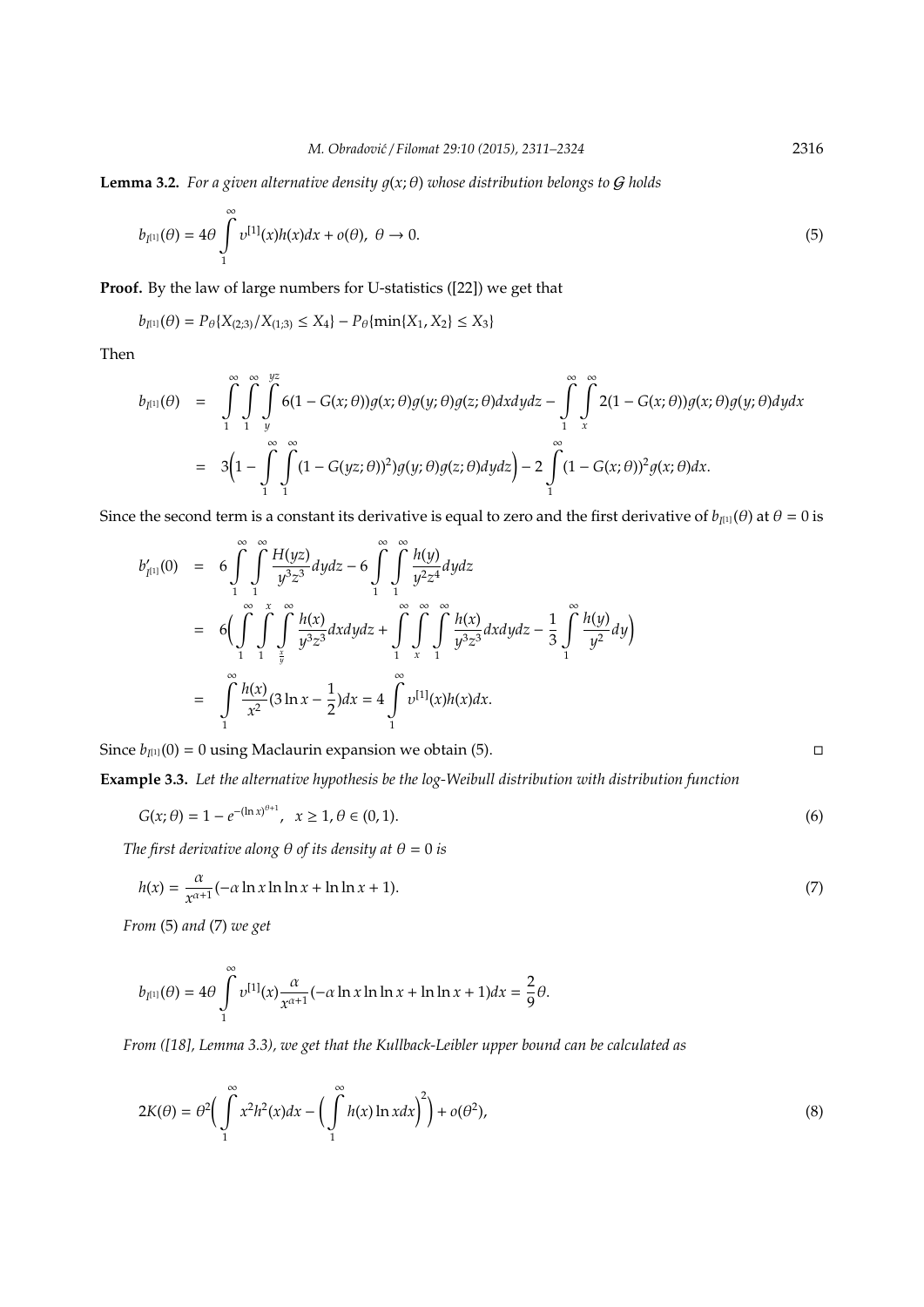*and for log-Weibull distribution we get [18]*

$$
2K(\theta) = \theta^2 \psi'(1),\tag{9}
$$

*where* ψ(*x*) *is digamma function. Hence, the Bahadur e*ffi*ciency becomes*

$$
e_{I^{[1]}} = \frac{c_{I^{[1]}}(\theta)}{2K(\theta)} = \frac{125}{117\psi'(1)} \approx 0.649.
$$

We proceed with calculation of Bahadur exact slope for statistic  $I_n^{[2]}$ . We obtain the functions  $f(t)$  and  $b_T(\theta)$ from the following lemmas. Their proofs are analogous to those of lemmas 3.1 and 3.2 so we omit them here.

**Lemma 3.4.** Let  $t > 0$ . For statistic  $I_n^{[1]}$  the function  $f(t)$  is analytic for sufficiently small  $t > 0$  and it holds

$$
f(t) = \frac{525}{76}t^2 + o(t^2), \quad t \to 0.
$$

**Lemma 3.5.** For a given alternative density  $q(x; \theta)$  whose distribution belongs to G holds

$$
b_{I^{[2]}}(\theta) = 4\theta \int_{1}^{\infty} v^{[2]}(x)h(x)dx + o(\theta), \ \theta \to 0.
$$
\n(10)

**Example 3.6.** *Let the alternative distribution be again the log-Weibull distribution* (6)*.*

*From* (10) *and* (7) *we get*

$$
b_{I^{[2]}}(\theta) = 4\theta \int_{1}^{\infty} v^{[2]}(x) \frac{\alpha}{x^{\alpha+1}} (-\alpha \ln x \ln \ln x + \ln \ln x + 1) dx = \frac{3}{4} (1 - \log 2)\theta,
$$

*and using* (9) *we get that the Bahadur e*ffi*ciency is*

$$
e_{I^{[1]}} = \frac{c_{I^{[2]}}(\theta)}{2K(\theta)} = \frac{4725(1 - \log 2)^2}{608\psi'(1)} \approx 0.445.
$$

#### *3.2. Locally optimal alternatives*

Here we study the problem of locally optimal alternatives, the alternatives for which our test statistics attain the maximal efficiency. We shall determine some of those alternatives in the following theorem.

**Theorem 3.7.** Let  $g(x; \theta)$  be a density from  $G$  which also satisfies the condition

$$
\int\limits_{1}^{\infty} x^2 h^2(x) dx < \infty.
$$

*The alternative densities*

$$
g(x; \theta) = \frac{1}{x^2} + \theta \Big( C \frac{\nu^{[l]}(x)}{x^2} + D \frac{\ln x - 1}{x^2} \Big), \ x \ge 1, \ C > 0, \ D \in \mathbb{R},
$$

*for small* θ *are asymptotically optimal for the test based on I*[*l*] *n* , *l* = 1, 2*.*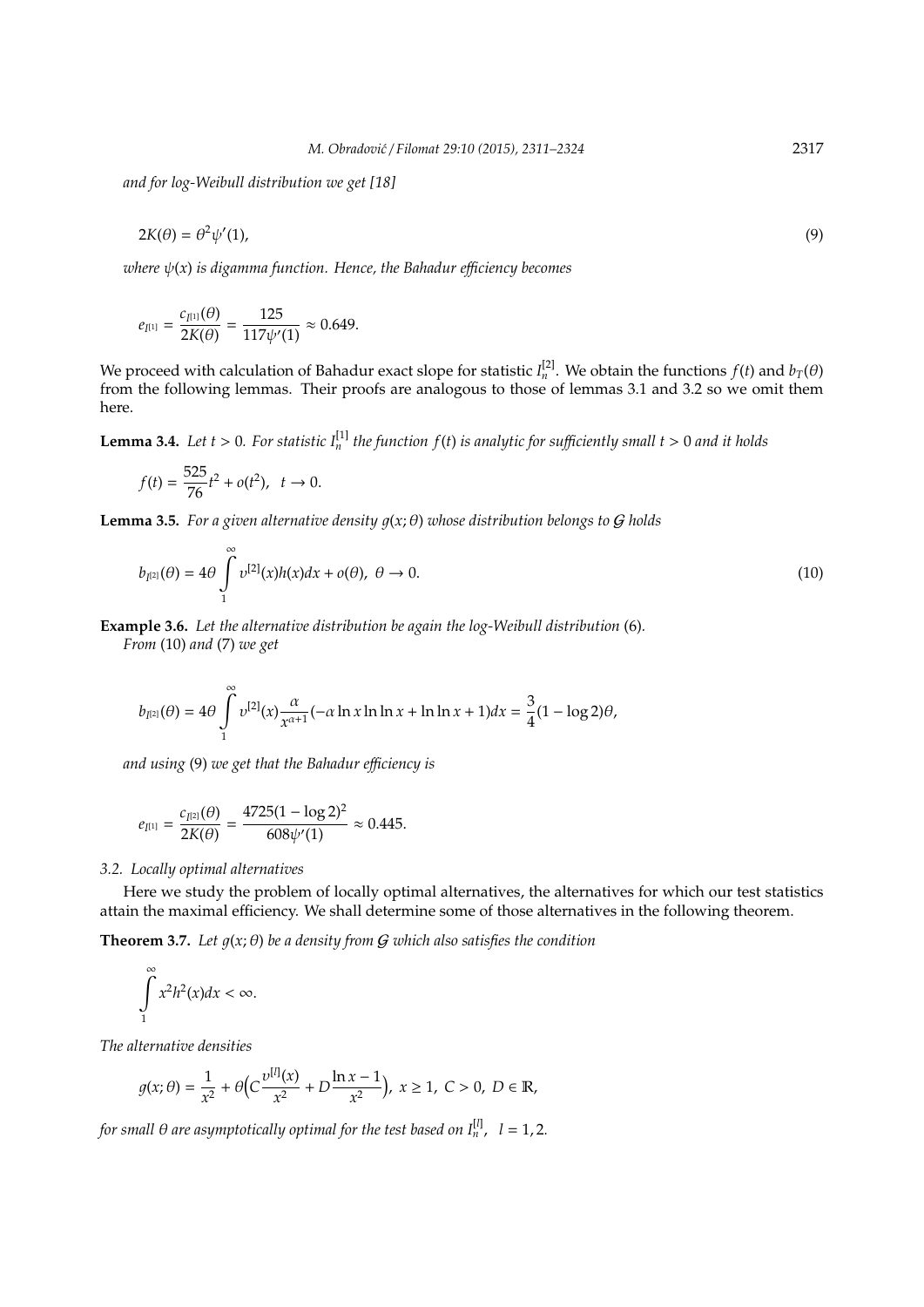**Proof.** We shall prove the theorem for the first statistic  $(l = 1)$ . For the second statistic it is equivalent. Denote

$$
h_0(x) = h(x) - \frac{(\ln x - 1)}{x^2} \int_{1}^{\infty} h(s) \ln s ds.
$$
 (11)

It can be shown that this function satisfies the following equalities:

$$
\int_{1}^{\infty} h_0^2(x)x^2 dx = \int_{1}^{\infty} x^2 h^2(x) dx - \left(\int_{1}^{\infty} h(x) \ln x dx\right)^2
$$

$$
\int_{1}^{\infty} v^{[1]}(x)h_0(x) dx = \int_{1}^{\infty} v^{[1]}(x)h(x) dx.
$$

From lemmas 3.1 and 3.2, using (1), we get that the local asymptotic efficiency is

$$
e_{I^{[1]}} = \lim_{\theta \to 0} \frac{c_{I^{[1]}}(\theta)}{2K(\theta)} = \lim_{\theta \to 0} \frac{2 \cdot \frac{1125}{108} b_{I^{[1]}}^2(\theta)}{2K(\theta)} = \lim_{\theta \to 0} \frac{b_{I^{[1]}}^2(\theta)}{9 \sigma_1^2 2K(\theta)}
$$
  
\n
$$
= \lim_{\theta \to 0} \frac{9 \theta^2 \left(\int_1^{\infty} v^{[1]}(x) h(x) dx\right)^2 + o(\theta^2)}{9 \int_1^{\infty} (v^{[1]})^2 (x) x^2 dx \left(\theta^2 (\int_1^{\infty} x^2 h^2(x) dx - \left(\int_1^{\infty} h(x) \ln x dx\right)^2) + o(\theta^2)\right)}
$$
  
\n
$$
= \frac{\left(\int_1^{\infty} v^{[1]}(x) h_0(x) dx\right)^2}{\int_1^{\infty} (v^{[1]})^2 (x) x^{-2} dx \int_1^{\infty} h_0^2(x) x^2 dx}.
$$

From Cauchy-Schwarz inequality we obtain that  $e_{I^{[1]}} = 1$  if and only if  $h_0(x) = Cv^{[1]}(x) \alpha x^{-2}$ . Substituting this equality in (11) we get the expression for  $h(x)$ . Since  $h(x)$  for our alternatives is of such form, we complete the proof.

# **4. Kolmogorov-Smirnov type statistics**

In this section we examine the asymptotic properties of Kolmogorov-Smirnov type statistics  $D_n^{[1]}$  and  $D_n^{[2]}$ . As previously, we can assume  $\alpha = 1$ . For  $t \ge 1$ , the expression  $G_n(t) - H_n(t)$  is a *V* statistics with kernel

$$
\begin{aligned} \Xi^{[1]}(X_1, X_2, X_3, t) &= I\{X_{(2);X_1, X_2, X_3} / X_{(1);X_1, X_2, X_3} \le t\} - \frac{1}{3} (I\{\min\{X_1, X_2\} \le t\} + I\{\min\{X_2, X_3\} \le t\}) \\ &+ I\{\min\{X_1, X_3\} \le t\}). \end{aligned}
$$

The projection of this kernel is

$$
\xi^{[1]}(s,t) = E(\Xi^{[1]}(X_1, X_2, X_3, t)|X_1 = s)
$$
  
=  $P\{X_{(2)s, X_2, X_3}/X_{(1)s, X_2, X_3} \le t\} - \frac{2}{3}P\{\min\{s, X_2\} \le t\} - \frac{1}{3}P\{\min\{X_2, X_3\} \le t\}$   
=  $2P\{X_2 \le st, s \le X_2 \le X_3\} + 2P\{s \le X_2t, X_2 \le s \le X_3\} + 2P\{X_3 \le tX_2, X_2 \le X_3 \le s\}$   
-  $\frac{2}{3}(1 - I\{s > t\}P\{X_2 > t\}) - \frac{1}{3}(1 - (P\{X_2 > t\})^2).$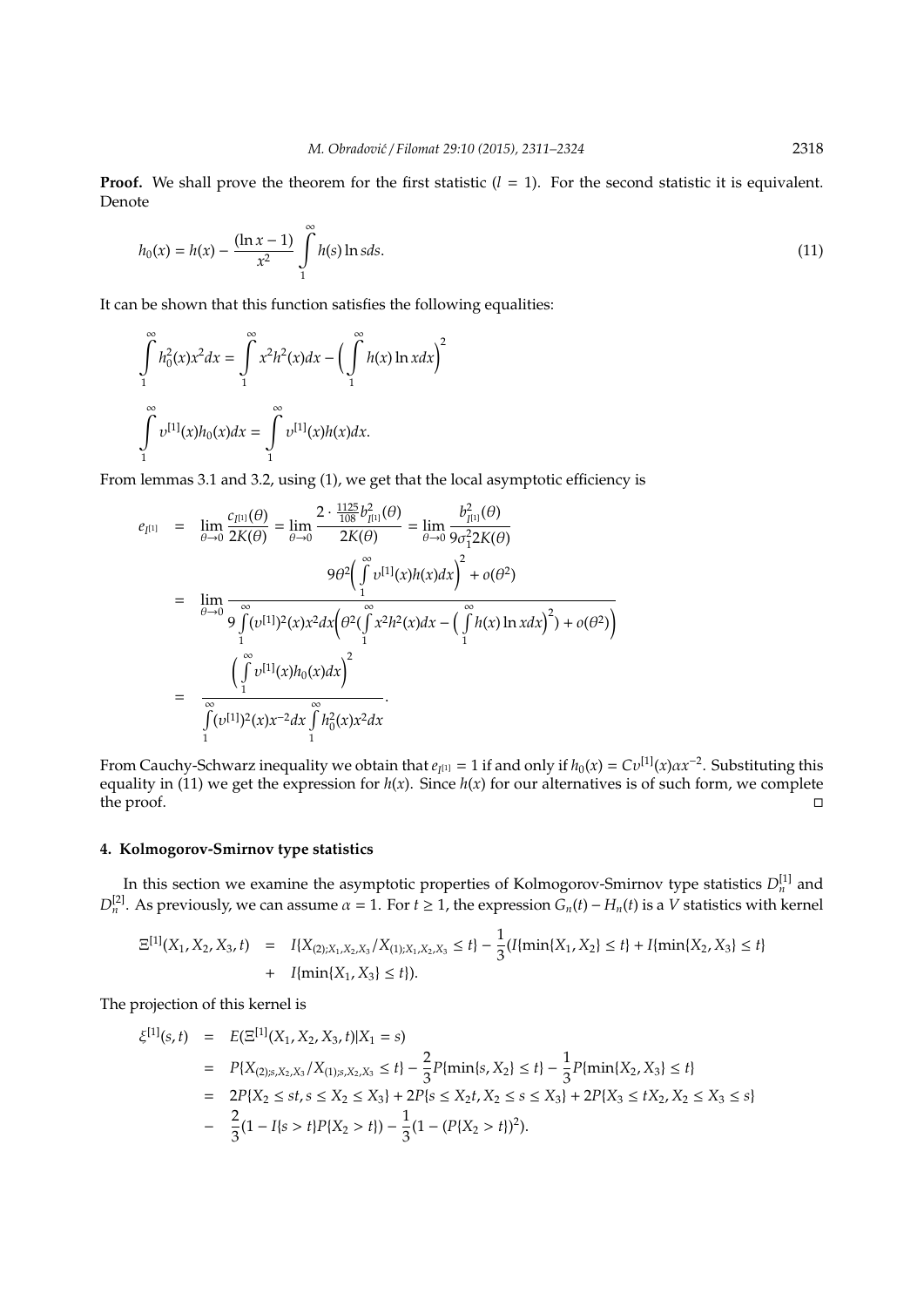After some calculations we get

$$
\xi^{[1]}(s,t)=\frac{t}{s^2}-\frac{1}{s^2t^2}+\frac{1}{3t^2}-\frac{1}{3t}+I\{s
$$

It is easy to show that the expected value of this projection is zero. Its variance for fixed *t* is equal to

$$
\sigma_1^2(t) = \int\limits_1^{\infty} (\xi^{[1]}(s,t))^2 s^{-2} ds = \frac{4}{45} (t^{-3} + t^{-4} - 2t^{-6}).
$$

The function  $\sigma_1^2(t)$  reaches its maximum for  $t_1 = 1.245$  and  $\sigma_1^2(t_2) = 0.0353$ . Hence, the family of kernels Ξ [1](*X*1, *X*2, *X*3, *t*) is non-degenerate according to the argumentation [14]. The *V*-empirical process

$$
\rho_n^{[1]}(t) = \sqrt{n}(G_n(t) - H_n(t)), \ t \ge 1
$$

converges in distribution to some Gaussian process following the argumentation of [21]. The covariance of this process is calculable but complicated, while the distribution of statistics  $D_n^{[1]}$  is unknown.

Similarly, for fixed *t* ≥ 1, the expression  $J_n(t) - K_n(t)$  is a *V*-statistic with the kernel

$$
\Xi^{[2]}(X_1, X_2, X_3, t) = I\{X_{(3);X_1, X_2, X_3}/X_{(2);X_1, X_2, X_3} \le t\} - I\{(X_{(2);X_1, X_2, X_3}/X_{(1);X_1, X_2, X_3})^2 \le t\}.
$$

Performing analogous calculations as in the previous case we derive that the projection of this kernel is

$$
\xi^{[2]}(s,t)=\frac{1}{s^2t}(2-2s+s^2t^{\frac{1}{2}}-s^2t-t^{\frac{3}{2}}+2st^2-t^3+I\{s
$$

Its variance is

$$
\sigma_1^2(t) = \frac{1}{15}(3t^{-1} - 2t^{-\frac{3}{2}} + 2t^{-2} - 14t^{-\frac{5}{2}} + 13t^{-3} - 2t^{-4})
$$

which has maximum equal to  $0.0265$  for  $t_2 = 3.160$ . This kernel is also non-degenerate, and all the arguments and conclusions about the asymptotic distribution of the statistic  $D_n^{[2]}$  are equivalent to those of  $D_n^{[1]}$ .

# *4.1. Bahadur e*ffi*ciency*

We now proceed with calculations of Bahadur efficiency for statistics  $D_n^{[1]}$  and  $D_n^{[2]}$ . The functions  $f_1$  and *f*<sup>2</sup> from (2) can be determined from the following theorem.

**Theorem 4.1.** *Let a*  $\geq$  0*. Then*  $f_1(a)$  *and*  $f_2(a)$  *are analytic for sufficiently small a and it holds* 

$$
f_1(a) = \frac{a^2}{18}\sigma_1^2(t_1) + o(a^2) \approx 1.58a^2, \ a \to 0
$$
  

$$
f_2(a) = \frac{a^2}{18}\sigma_2^2(t_2) + o(a^2) \approx 2.10a^2, \ a \to 0
$$

The proof of this theorem can be found in [14]. The limit in probability of statistics  $D_n^{[l]}$ ,  $l = 1, 2$  is determined from the following lemma.

**Lemma 4.2.** *For a given alternative density*  $q(x; \theta)$  *from G holds* 

$$
b_{D^{[l]}}(\theta) = 3\theta \sup_{t \ge 1} \left| \int_{1}^{\infty} \xi^{[l]}(x, t) h(x) dx \right| + o(\theta), \ \theta \to 0. \tag{12}
$$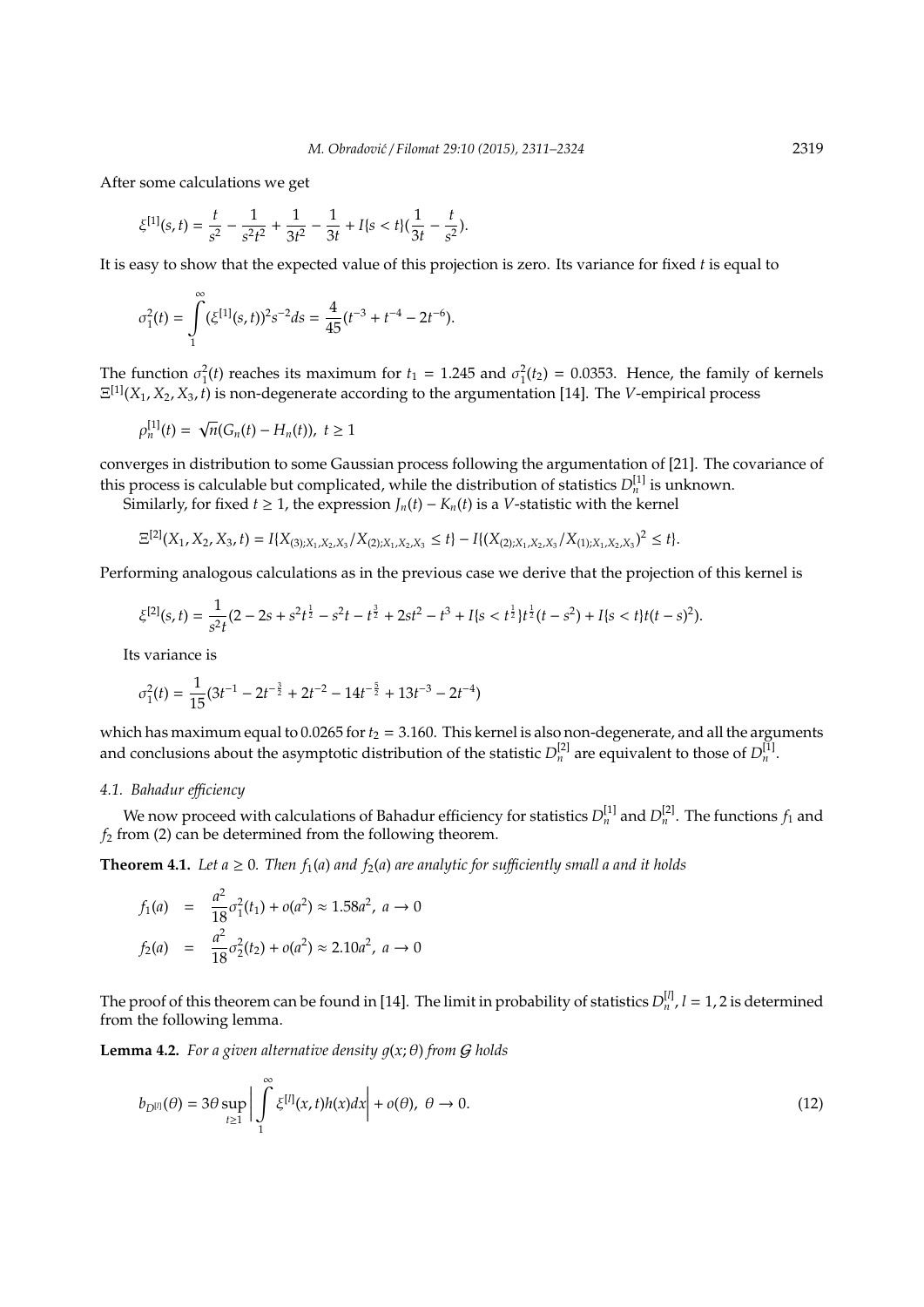**Proof.** We shall prove the theorem for the first statistics  $(l = 1)$ . The other case is equivalent. Using Glivenko-Cantelli theorem for *U* and *V* empirical distribution functions (see [9]) we get

$$
b_{D^{[1]}}(\theta) = \sup_{t \ge 1} \left| P_{\theta} \{ X_{(2,3)}/X_{(1,3)} \le t \} - P_{\theta} \{\min\{ X_1, X_2 \} \le t \} \right|.
$$

Denote *a*( $θ$ ) =  $P_{θ}$ {*X*<sub>(2;3)</sub>/*X*<sub>(1;3)</sub> ≤ *t*} −  $P_{θ}$ {min{*X*<sub>1</sub>, *X*<sub>2</sub>} ≤ *t*}. Then we have

$$
a(\theta) = \int_{1}^{\infty} \int_{1}^{tx} 6(1 - G(x; \theta))g(x; \theta)g(y; \theta) dxdy - (1 - (P_{\theta} \{X_1 > t\})^2)
$$
  
= 
$$
3 \int_{1}^{\infty} (1 - G(tx; \theta))^2 g(x; \theta) dx - (1 - (1 - G(t; \theta))^2).
$$

The first derivative of  $a(\theta)$  at  $\theta = 0$  is

$$
a'(\theta) = 6 \int_{1}^{\infty} \frac{H(tx)}{tx^3} dx - 3 \int_{1}^{\infty} \frac{h(x)}{t^2 x^2} dx + \frac{2}{t} H(t)
$$
  
\n
$$
= \frac{6}{t} \int_{1}^{t} \int_{1}^{\infty} \frac{h(y)}{x^3} dx dy + \frac{6}{t} \int_{\frac{t}{t}}^{\infty} \int_{\frac{t}{t}}^{\infty} \frac{h(y)}{x^3} dx dy - 3 \int_{1}^{\infty} \frac{h(x)}{t^2 x^2} dx + \frac{2}{t} \int_{1}^{t} h(y) dy
$$
  
\n
$$
= \int_{1}^{\infty} h(y)(-\frac{3}{t}I\{y < t\} + \frac{3t}{y^2}I\{y > t\} - \frac{3}{t^2 y^2} + \frac{2}{t}I\{y < t\}) dy
$$
  
\n
$$
= 3 \int_{1}^{\infty} \xi^{[1]}(y; t)h(y) dy.
$$

Applying the Maclaurin's expansion on the function  $a(\theta)$  we get the statement of the theorem.

As in the previous section in the following example we show the calculation of Bahadur efficiency for log-Weibull alternative.

**Example 4.3.** For statistic  $D_n^{[1]}$  from (12) and (7) we get

$$
b_{D^{[1]}}(\theta) = 3\theta \sup_{t \ge 1} \left| \int_{1}^{\infty} \xi^{[1]} \frac{1}{x^2} (-\ln x \ln \ln x + \ln \ln x + 1) dx \right| = 0.4088\theta
$$

*and using* (9) *we get that the Bahadur e*ffi*ciency is*

$$
e_{D^{[1]}} = \frac{c_{D^{[1]}}(\theta)}{2K(\theta)} \approx 0.320.
$$

*Similarly, for statistic D*[2] *<sup>n</sup> we have*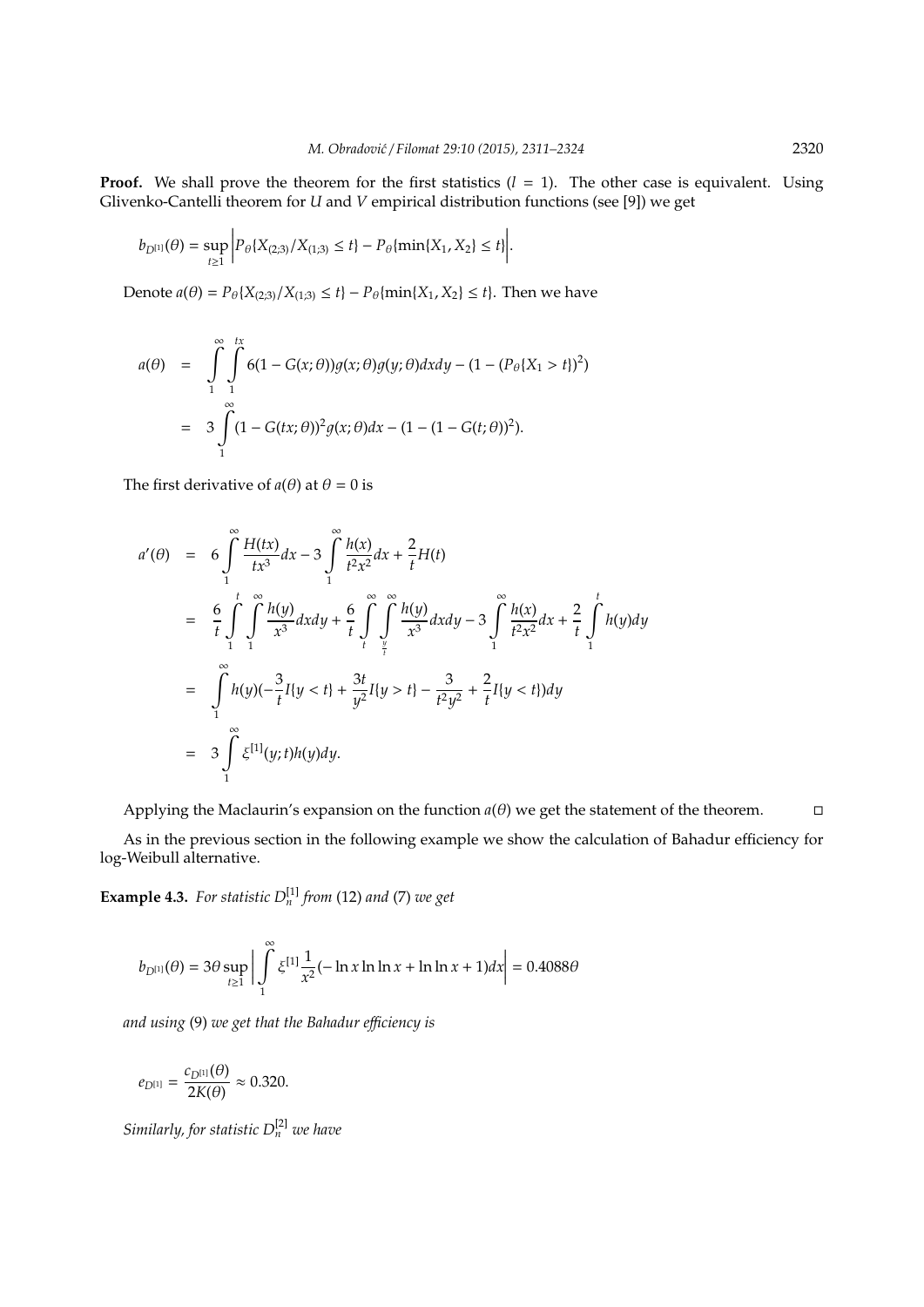$$
b_{D^{[2]}}(\theta) = 3\theta \sup_{t \ge 1} \left| \int_{1}^{\infty} \xi^{[2]} \frac{1}{x^2} (-\ln x \ln \ln x + \ln \ln x + 1) dx \right| = 0.3309\theta,
$$

*and*

$$
e_{D^{[2]}} = \frac{c_{D^{[2]}}(\theta)}{2K(\theta)} \approx 0.280.
$$

## *4.2. Locally optimal alternatives*

As in the previous section, we shall determine some of locally optimal alternatives in the following theorem.

**Theorem 4.4.** *Let*  $q(x; \theta)$  *be a density from G which also satisfies the condition* 

$$
\int_{1}^{\infty} x^2 h^2(x) dx < \infty.
$$

*The alternative densities*

$$
g(x; \theta) = \frac{1}{x^2} + \theta \Big( C \frac{\xi^{[l]}(x; t_l)}{x^2} + D \frac{\ln x - 1}{x^2} \Big), \ x \ge 1, \ C > 0, \ D \in \mathbb{R},
$$

*where t*<sub>1</sub> = 1.245, *t*<sub>2</sub> = 3.16, for small  $\theta$  are asymptotically optimal for the test based on  $D_n^{[l]}$ ,  $l = 1, 2$ .

The proof is analogous to that of theorem 3.7, so we omit it here.

# **5. Comparison of asymptotic e**ffi**ciencies**

In this section we compare the Bahadur efficiencies of our tests against each other and the statistics *T<sup>n</sup>* and  $V<sub>n</sub>$  from [18]. The common alternatives we consider for the comparison are:

• log-Weibull distribution with density

$$
g_1(x; \theta) = (1 + \theta)x^{-1}(\ln x)^{\theta} e^{-(\ln x)^{1+\theta}}, \quad x \ge 1, \theta \in (0, 1),
$$

• log-gamma distribution with density

$$
g_2(x; \beta, \theta) = \frac{(\ln x)^{\theta}}{x^2 \Gamma(1 + \theta)}, \quad x \ge 1, \theta \in (0, 1),
$$

• distribution considered in [18] with density

$$
g_3(x; \theta) = \frac{1}{x^2} (e^{-\theta(\ln x)^{\beta}} + \theta \beta(\ln x)^{\beta - 1} e^{-\theta(\ln x)^{\beta}}), \ \ x \ge 1, \ \ \beta > 1, \ \theta \in (0, 1)
$$

for  $\beta = 1.5$  and  $\beta = 2$ ,

• inverse-beta distribution with density

$$
g_4(x; \theta) = \frac{1+\theta}{x^2} \Big(1 - \frac{1}{x}\Big)^{\theta}, \ \ x \ge 1, \theta \in (0,1),
$$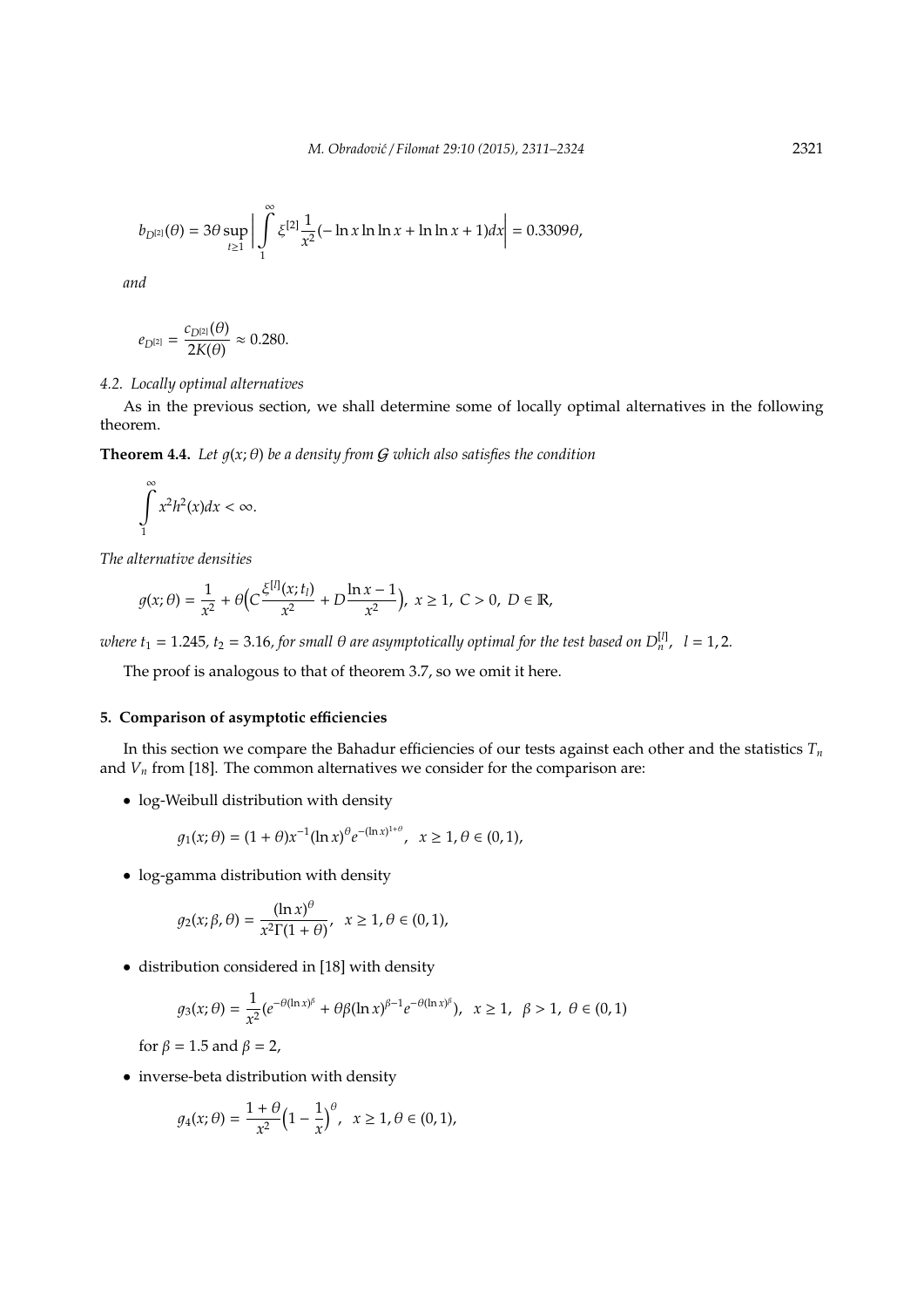• Pareto distribution with so-called 'tilt' parameter (see [10]) with density

$$
g_5(x; \theta) = \frac{1+\theta}{(x+\theta)^2}, \ \ x \ge 1, \theta \in (0,1),
$$

• mixture of two Pareto distributions with density

$$
g_6(x;\beta,\theta) = \frac{1-\theta}{x^2} + \frac{\beta\theta}{x^{\beta+1}}, \quad x \ge 1, \quad \beta > 1, \quad \theta \in (0,1)
$$

for  $\beta = 1.5$ ,  $\beta = 4$  and  $\beta = 8$ .

The Bahadur efficiencies are presented in table 1 for integral type statistics and in table 2 for Kolmogorov-Smirnov type.

As a general rule, we can see that, as usual, the efficiencies for integral type statistics are higher than those of Kolmogorov-Smirnov type ones. However, the integral type tests have a drawback in the sense that are not consistent against all alternatives and cannot be used in such circumstances. The example here is the mixture alternative  $q_6$  against which neither of our integral type statistics is consistent since the values of  $b(\theta)$  (limit in probability under alternative  $q_6$ ) turn out to be negative and only (large) positive values of tests statistics are considered significant.

We can see that each test has at least one alternative against which it can be considered reasonably efficient. Comparing our two proposed integral type tests we can see that based on our results we cannot decide that one is better than the other. Log-Weibull, log-gamma and inverse-beta alternatives favour test based on  $I_n^{[1]}$ , while the others favour  $I_n^{[2]}$ . It is interesting to note that although the tests are based on similar order statistics ratio characterizations, the efficiencies of the corresponding tests are quite different.

The test based on  $T<sub>n</sub>$  seems to be the best overall, however all our tests have at least one common alternative for which they are most efficient of the three.

For Kolmogorov-Smirnov type tests we can notice the similar pattern, but the ordering of the efficiencies of the tests is not identical for every alternative. We can see that the test based on  $D_n^{[2]}$  is now the most efficient for 'tilt' and  $g_3$  for both value of the parameters. The alternative  $g_6$  shows us an interesting phenomenon. Depending on the value of parameter  $β$  the ordering of the tests changes and each test is the most efficient at some point. This shows that when we suspect a contamination to be present in the sample, we should choose the appropriate test based on the suspected ratio of the shape parameters of mixture components. If it is high, we should choose  $D_n^{[1]}$ , if low,  $D_n^{[2]}$  and if moderate,  $V_n$ .

|                  | Alternative density |       |            |             |       |       |  |  |
|------------------|---------------------|-------|------------|-------------|-------|-------|--|--|
| <b>Statistic</b> | $q_1$               | $q_2$ | $q_3(1.5)$ | $g_3(2)$    | $q_4$ | q5    |  |  |
| $I_n^{[1]}$      | 0.649               | 0.757 | 0.326      | 0.119 0.778 |       | 0.451 |  |  |
| $I_n^{[2]}$      | 0.445               | 0.277 | 0.610      | 0.486       | 0.244 | 0.737 |  |  |
| $T_n$            | 0.821               | 0.788 | 0.618      | 0.338       | 0.777 | 0.800 |  |  |

Table 1: Bahadur efficiencies for integral type statistics

|             | Alternative density |       |                                           |          |       |       |            |                 |             |
|-------------|---------------------|-------|-------------------------------------------|----------|-------|-------|------------|-----------------|-------------|
| Statistic   |                     | $q_2$ | $q_3(1.5)$                                | $q_3(2)$ | $q_4$ | $g_5$ | $q_6(1.5)$ | $q_6(4)$        | $g_6(8)$    |
| $D^{[1]}_n$ | 0.320               |       | 0.414  0.141  0.047  0.436  0.207  0.124  |          |       |       |            | 0.462 0.632     |             |
| $D^{[2]}_n$ |                     |       | 0.280 0.174 0.410 0.362 0.156 0.513 0.500 |          |       |       |            | $0.323$ $0.116$ |             |
| $V_n$       | 0.437               | 0.448 | 0.331 0.192 0.455 0.473 0.359             |          |       |       |            |                 | 0.631 0.581 |

Table 2: Bahadur efficiencies for Kolmogorov-Smirnov type statistics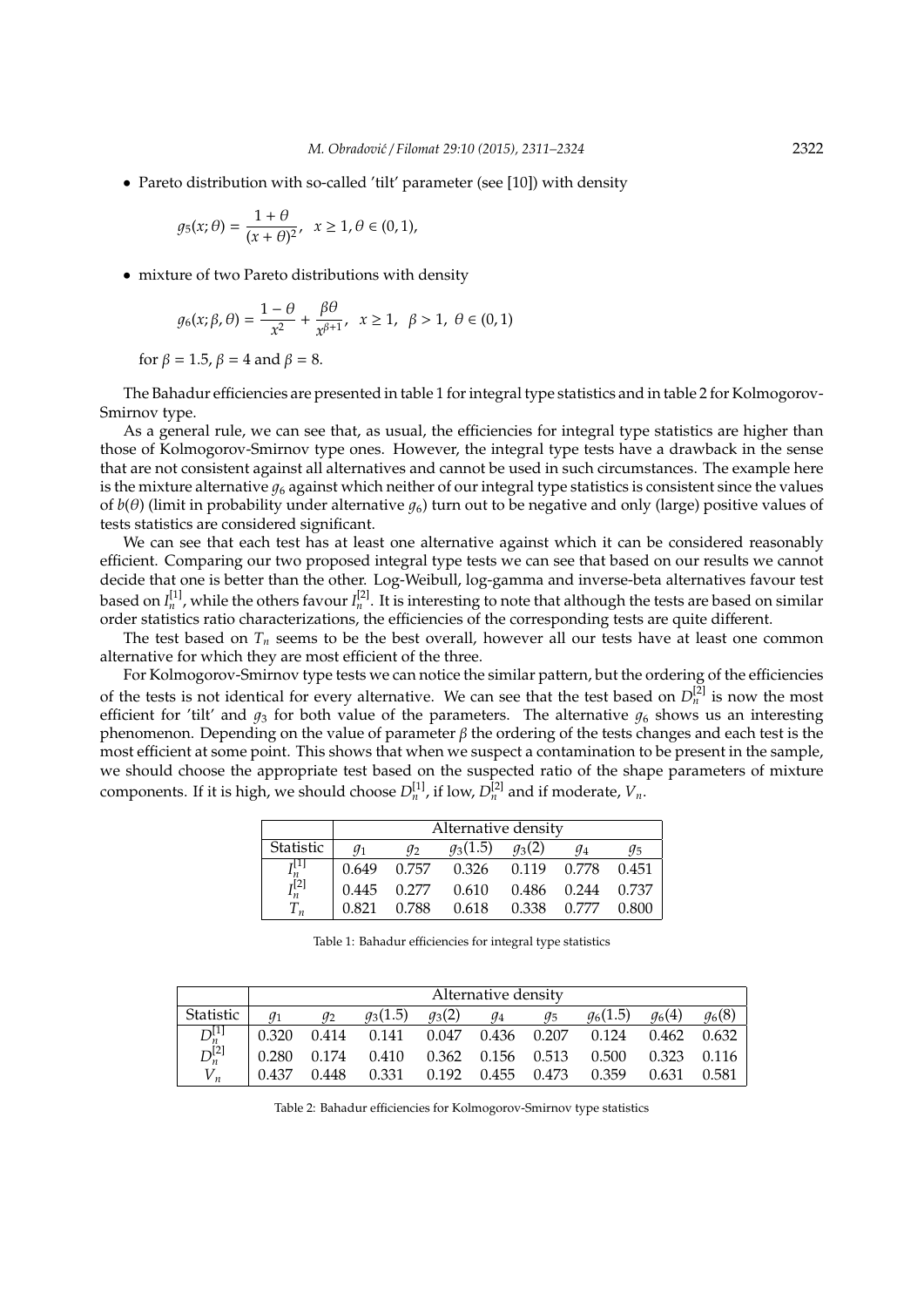### **6. Critical values and application to real data**

In this section we present the critical values of our tests for small samples and give an example of real data to see their performance.

The critical values at level of significance 0.05 are given in the table 3. They have been obtained using Monte Carlo simulation with 10000 replicates.

| n   |      |      |      |      |
|-----|------|------|------|------|
| 10  | 0.11 | 0.24 | 0.57 | 0.47 |
| 20  | 0.08 | 0.14 | 0.37 | 0.29 |
| 30  | 0.06 | 0.11 | 0.29 | 0.22 |
| 40  | 0.05 | 0.09 | 0.25 | 0.19 |
| 50  | 0.05 | 0.08 | 0.22 | 0.17 |
| 100 | 0.03 | 0.05 | 0.15 | 0.11 |

Table 3: Critical values of the tests at level of significance 0.05

In table 4 we present the data of Norwegian fire claims from 1975 (see [5], Appendix I). This is a wellknown example of Pareto distributed data. It has often been used for demonstrating the quality of tests for Pareto distribution. The scale parameter is considered known and equal to 500 (see e.g. [19]).

| 500 | 550 | 586 | 620 | 680 | 798 | 927  | 1038 | 1291 | 1515 | 2497 | 4585  |
|-----|-----|-----|-----|-----|-----|------|------|------|------|------|-------|
| 500 | 550 | 593 | 622 | 700 | 800 | 940  | 1041 | 1293 | 1519 | 2690 | 4810  |
| 500 | 551 | 596 | 632 | 725 | 800 | 940  | 1104 | 1298 | 1587 | 2760 | 6855  |
| 502 | 552 | 596 | 635 | 728 | 800 | 948  | 1108 | 1300 | 1700 | 2794 | 7371  |
| 515 | 557 | 600 | 635 | 736 | 826 | 957  | 1137 | 1305 | 1708 | 2886 | 7772  |
| 515 | 558 | 600 | 640 | 737 | 835 | 1000 | 1143 | 1327 | 1820 | 2924 | 7834  |
| 528 | 570 | 600 | 650 | 740 | 862 | 1002 | 1180 | 1387 | 1822 | 2953 | 13000 |
| 530 | 572 | 605 | 650 | 748 | 885 | 1009 | 1243 | 1455 | 1848 | 3289 | 13484 |
| 530 | 574 | 610 | 650 | 752 | 900 | 1013 | 1248 | 1475 | 1906 | 3860 | 17237 |
| 530 | 579 | 610 | 650 | 756 | 900 | 1020 | 1252 | 1479 | 2110 | 4016 | 52600 |
| 540 | 583 | 613 | 672 | 756 | 910 | 1024 | 1280 | 1485 | 2251 | 4300 |       |
| 544 | 584 | 615 | 674 | 777 | 912 | 1033 | 1285 | 1491 | 2362 | 4397 |       |
|     |     |     |     |     |     |      |      |      |      |      |       |

Table 4: Norwegian Fire Claims (1975) (1000 Norwegian Krones)

We test the data at level of significance 0.05. The p-values of our tests are given below.

| test                  |      | $\nabla^{[1]}$ |      |
|-----------------------|------|----------------|------|
| $p$ -value $\pm 0.58$ | 0.59 | 0.66           | 0.96 |

As we can see, all our tests do not reject the null Pareto hypothesis.

# **7. Conclusion**

In this paper we gave a characterization of Pareto distribution. We also proposed four new goodness of fit tests, two of them based on this characterization and two more based on Rossberg's characterization. All tests are free of shape parameter which enables us to test a composite null hypothesis without estimating it.

The Bahadur efficiencies for some common alternatives have been calculated and quite a few of them are reasonably high. Also, for each test we found a class of locally optimal alternatives against which the test is asymptotically optimal.